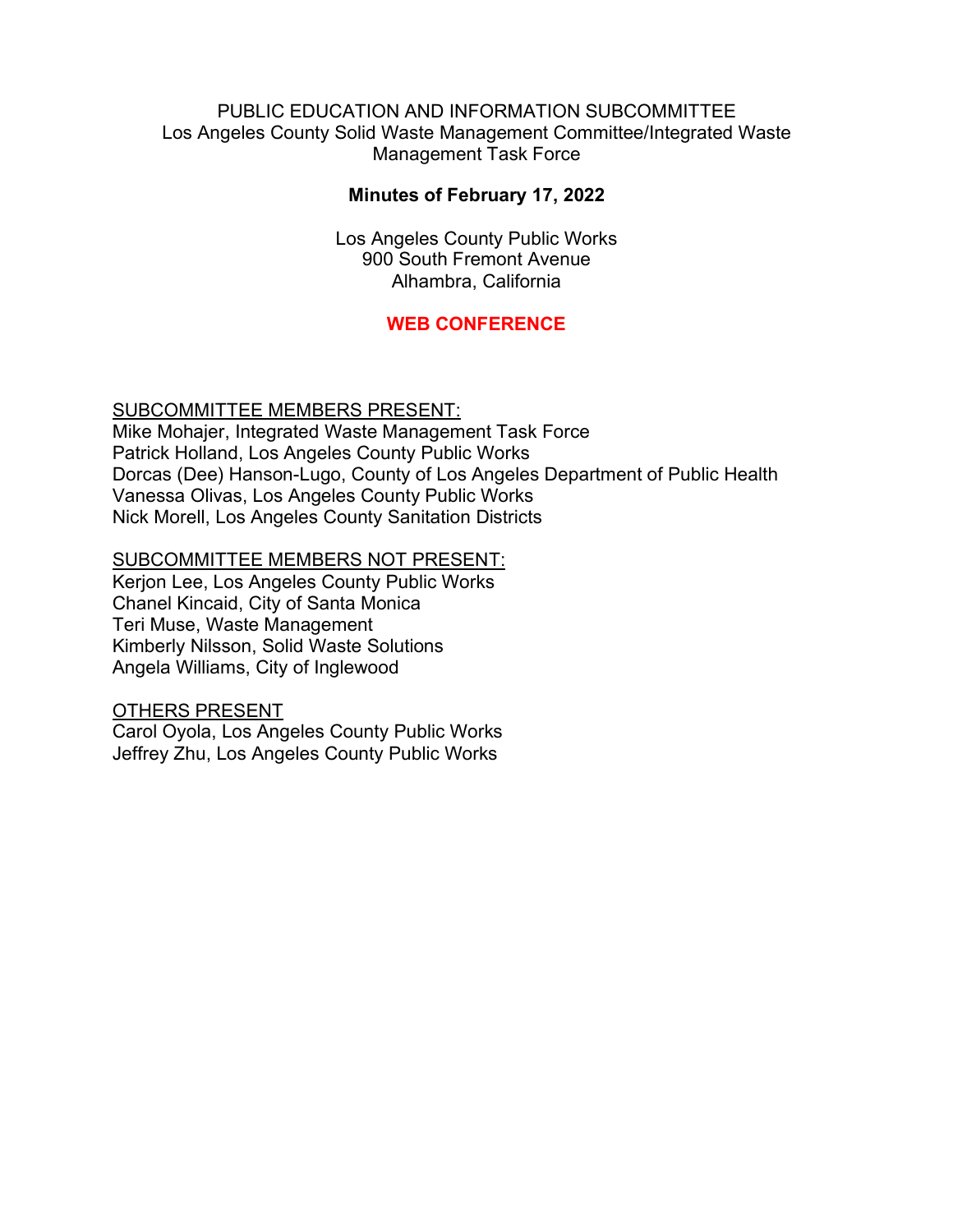Public Education and Information Subcommittee Meeting for February 17, 2022 Page **2** of **3**

## **I. CALL TO ORDER**

Mr. Mike Mohajer called the meeting to order at 9:03 a.m.

### **II. APPROVAL OF NOVEMBER 18, 2021 MINUTES**

Mr. Mike Mohajer made a motion to approve the Minutes, as corrected and Mr. Nick Morell seconded. Motion passed unanimously.

### **III. NEWSLETTER ARTICLES**

The following articles proposed for the Spring 2022 edition of Inside Solid Waste were provided to the Subcommittee for review:

- California's Assembly Bill 1690 Targets Single-Use Tobacco and Vape Components – Mr. Morell suggested that the article be reorganized for clarity. Mr. Mohajer agreed and added that the information in the article should be verified.
- Senate Bill 1383 Implementation in Rancho Pales Verdes Mr. Patrick Holland requested clarification regarding Ranchos Pales Verdes' policy regarding the usage of plastic bags for food waste.
- Senate Bill 619 The Subcommittee agreed that this article did not require any further edits, pending the results of the CalRecycle meeting of February 17, 2022. The Subcommittee also added that staff consider a different photo to better convey the message of the article.
- Senate Bill 1383 La Verne and San Dimas Mr. Morell suggested an edit to the fourth paragraph to clarify which city is being referred to.
- Organic Waste Recycling Mr. Morell noted that the article should be revised to change instances of "we" to "Public Works". Mr. Morell also requested a few rewrites to the article for clarity and accuracy.

Due to time constraints, the following articles were sent to the Subcommittee for review on February 24, 2022:

- CalRecycle Grant Opportunities
- South El Monte New Recycling Services
- Mattress Recycling Program